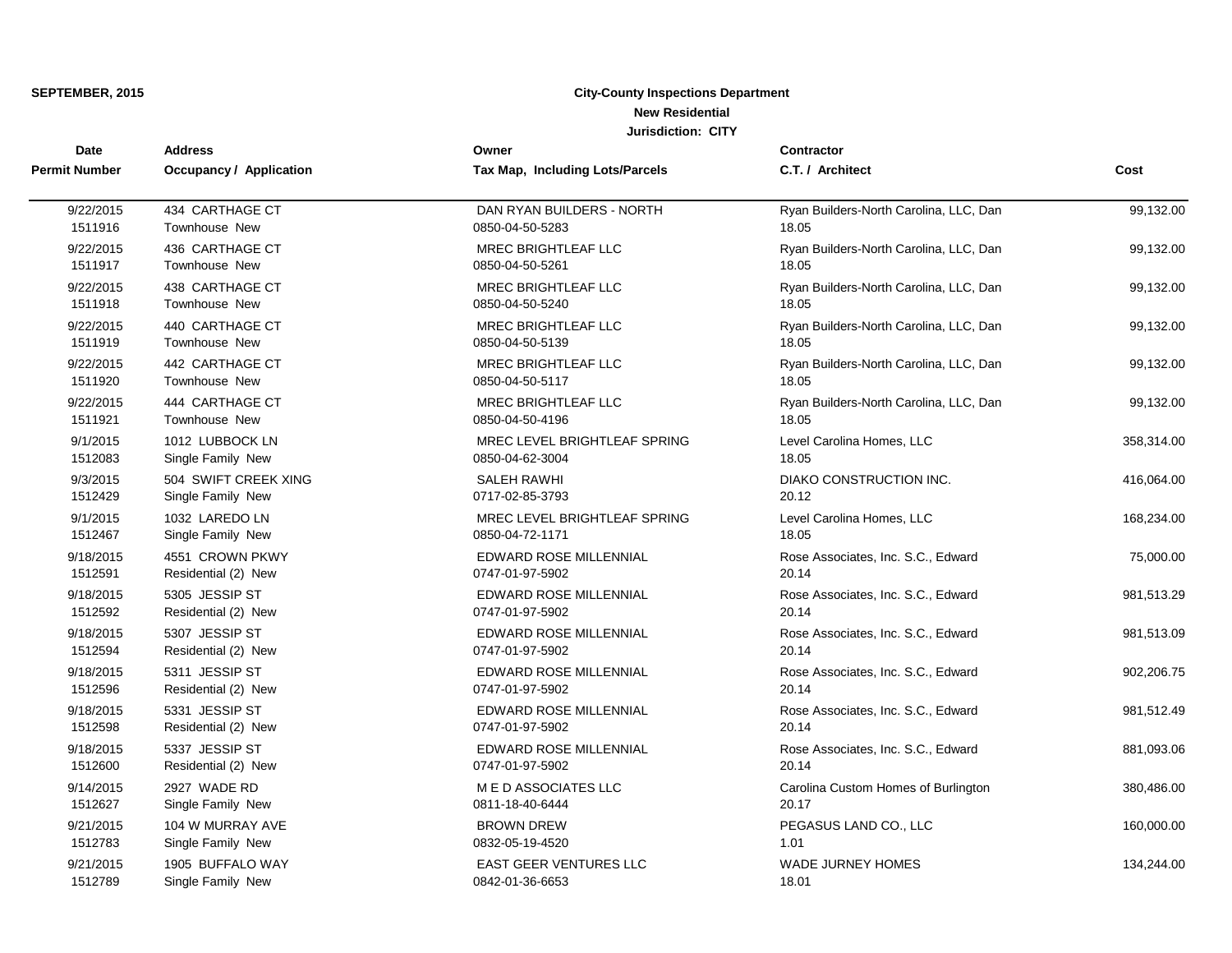| Date                 | <b>Address</b>                 | Owner                                | Contractor                        |            |
|----------------------|--------------------------------|--------------------------------------|-----------------------------------|------------|
| <b>Permit Number</b> | <b>Occupancy / Application</b> | Tax Map, Including Lots/Parcels      | C.T. / Architect                  | Cost       |
| 9/17/2015            | 1210 CHRONICLE DR              | <b>BETHPAGE ACQUISITION PARTNERS</b> | AVH CAROLINAS, LLC.               | 120,846.00 |
| 1512852              | Single Family New              | 0758-03-01-8645                      | 20.14                             |            |
| 9/10/2015            | 1417 KIRKWOOD DR               | NICHOLSON THOMAS DALE JR             | Max Buildings & Carports LLC      | 21,000.00  |
| 1512881              | Single Family New              | 0823-14-44-2317                      | 17.05                             |            |
| 9/4/2015             | 4808 HILLSBOROUGH RD           | PIANTADOSI CLAUDE A                  | AVELLINO BUILDERS II, INC.        | 241,560.00 |
| 1512900              | Single Family New              | 0803-03-41-3150                      | 17.07                             |            |
| 9/29/2015            | 1507 GLENBRITTLE DR            | <b>EAST GEER VENTURES LLC</b>        | <b>WADE JURNEY HOMES</b>          | 118,536.00 |
| 1512931              | Single Family New              | 0842-01-36-8776                      | 18.01                             |            |
| 9/11/2015            | 220 CHESTNUT OAK PL            | ELD CARDINAL OAKS LLC                | Level Carolina Homes, LLC         | 182,886.00 |
| 1513040              | Single Family New              | 0852-04-44-9875                      | 18.04                             |            |
| 9/1/2015             | 2033 TANNERS MILL DR           | LENNAR CAROLINAS LLC                 | Lennar Carolinas, LLC             | 179,520.00 |
| 1513046              | Single Family New              | 0840-02-86-0457                      | 18.05                             |            |
| 9/15/2015            | 117 TORPOINT RD                | <b>BALD EAGLE LAND DEVELOPMENT</b>   | JORDAN'S CONSTRUCTION, INC.       | 110,000.00 |
| 1513058              | Townhouse New                  | 0739-02-88-2710                      | 20.14                             |            |
| 9/15/2015            | 119 TORPOINT RD                | <b>BALD EAGLE LAND DEVELOPMENT</b>   | JORDAN'S CONSTRUCTION, INC.       | 109,700.00 |
| 1513059              | <b>Townhouse New</b>           | 0739-02-88-2713                      | 20.14                             |            |
| 9/3/2015             | 121 TORPOINT RD                | <b>BALD EAGLE LAND DEVELOPMENT</b>   | JORDAN'S CONSTRUCTION, INC.       | 109,000.00 |
| 1513060              | Townhouse New                  | 0739-02-88-2715                      | 20.14                             |            |
| 9/3/2015             | 123 TORPOINT RD                | <b>BALD EAGLE LAND DEVELOPMENT</b>   | JORDAN'S CONSTRUCTION, INC.       | 110,000.00 |
| 1513061              | <b>Townhouse New</b>           | 0739-02-88-2718                      | 20.14                             |            |
| 9/3/2015             | 125 TORPOINT RD                | <b>BALD EAGLE LAND DEVELOPMENT</b>   | JORDAN'S CONSTRUCTION, INC.       | 110,000.00 |
| 1513062              | Townhouse New                  | 0739-02-88-2810                      | 20.14                             |            |
| 9/3/2015             | 127 TORPOINT RD                | <b>BALD EAGLE LAND DEVELOPMENT</b>   | JORDAN'S CONSTRUCTION, INC.       | 110,010.00 |
| 1513063              | <b>Townhouse New</b>           | 0739-02-88-2813                      | 20.14                             |            |
| 9/3/2015             | 129 TORPOINT RD                | <b>BALD EAGLE LAND DEVELOPMENT</b>   | JORDAN'S CONSTRUCTION, INC.       | 110,010.00 |
| 1513064              | Townhouse New                  | 0739-02-88-2816                      | 20.14                             |            |
| 9/3/2015             | 131 TORPOINT RD                | <b>BALD EAGLE LAND DEVELOPMENT</b>   | JORDAN'S CONSTRUCTION, INC.       | 105,000.00 |
| 1513065              | <b>Townhouse New</b>           | 0739-02-88-2819                      | 20.14                             |            |
| 9/3/2015             | 703 GERARD ST                  | <b>B WALLACE DESIGN &amp;</b>        | WALLACE, B. DESIGN & CONSTRUCTION | 108,000.00 |
| 1513067              | Single Family New              | 0821-06-37-9592                      | 5                                 |            |
| 9/6/2015             | 5507 JESSIP ST                 | LENNAR CAROLINAS LLC                 | Lennar Carolinas, LLC             | 103,500.00 |
| 1513079              | Townhouse New                  | 0747-02-98-0498                      | 20.14                             |            |
| 9/6/2015             | 5509 JESSIP ST                 | LENNAR CAROLINAS LLC                 | Lennar Carolinas, LLC             | 126,000.00 |
| 1513080              | Townhouse New                  | 0747-02-98-1428                      | 20.14                             |            |
| 9/6/2015             | 5511 JESSIP ST                 | LENNAR CAROLINAS LLC                 | Lennar Carolinas, LLC             | 126,000.00 |
| 1513081              | Townhouse New                  | 0747-02-98-1458                      | 20.14                             |            |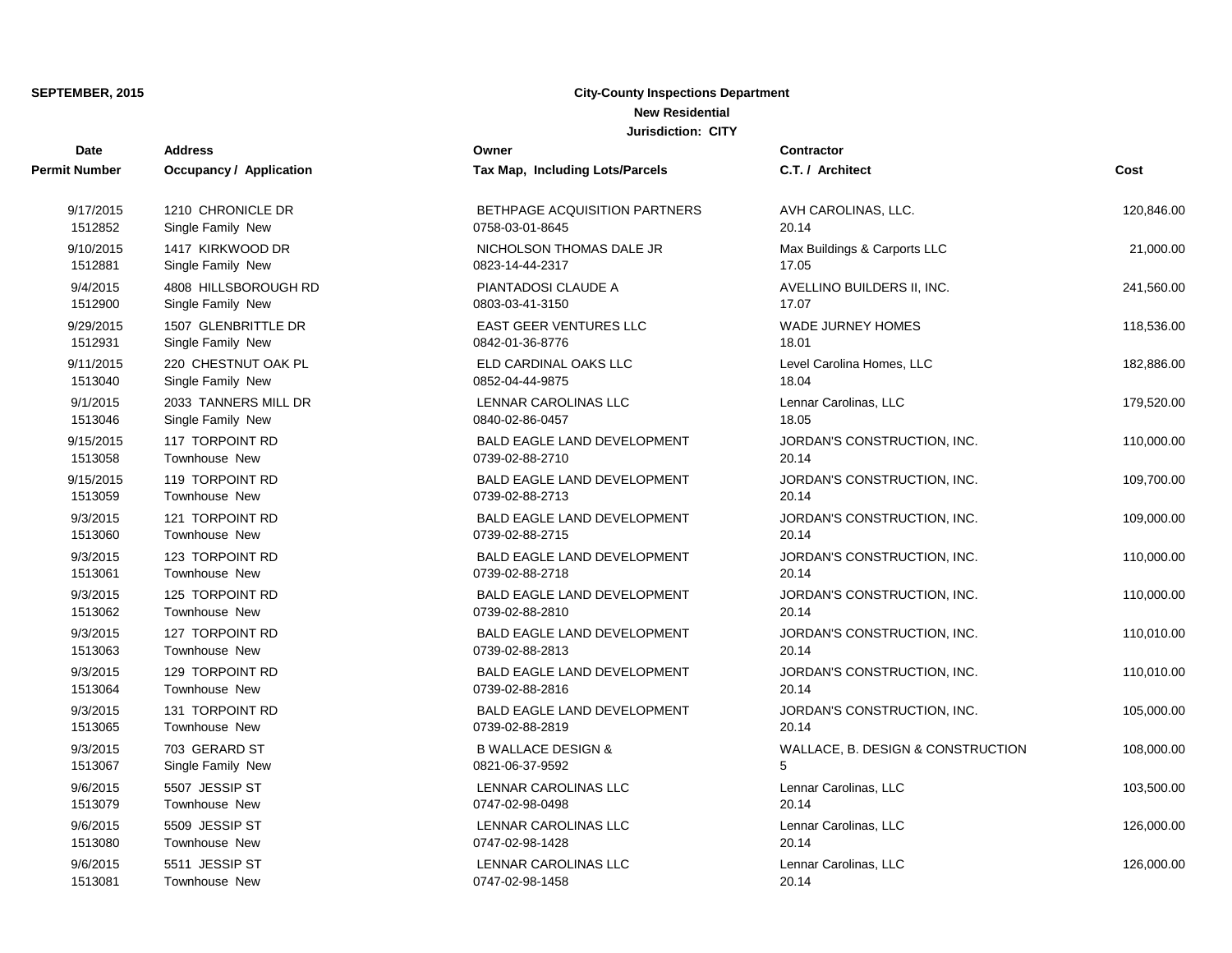| Date                 | <b>Address</b>                 | Owner                           | Contractor                             |            |
|----------------------|--------------------------------|---------------------------------|----------------------------------------|------------|
| <b>Permit Number</b> | <b>Occupancy / Application</b> | Tax Map, Including Lots/Parcels | C.T. / Architect                       | Cost       |
| 9/6/2015             | 5513 JESSIP ST                 | LENNAR CAROLINAS LLC            | Lennar Carolinas, LLC                  | 126,000.00 |
| 1513082              | <b>Townhouse New</b>           | 0747-02-98-1488                 | 20.14                                  |            |
| 9/6/2015             | 5515 JESSIP ST                 | LENNAR CAROLINAS LLC            | Lennar Carolinas, LLC                  | 126,000.00 |
| 1513083              | <b>Townhouse New</b>           | 0747-02-98-2418                 | 20.14                                  |            |
| 9/6/2015             | 5517 JESSIP ST                 | LENNAR CAROLINAS LLC            | Lennar Carolinas, LLC                  | 123,000.00 |
| 1513084              | <b>Townhouse New</b>           | 0747-02-98-2448                 | 20.14                                  |            |
| 9/1/2015             | 2025 TANNERS MILL DR           | LENNAR CAROLINAS LLC            | Lennar Carolinas, LLC                  | 115,800.00 |
| 1513094              | Single Family New              | 0840-02-76-9448                 | 18.05                                  |            |
| 9/15/2015            | 308 OLD CASTLE DR              | AF-FOUR SEASONS LLC             | True Homes, LLC                        | 196,020.00 |
| 1513102              | <b>Townhouse New</b>           | 0757-01-19-3466                 | 20.14                                  |            |
| 9/15/2015            | 310 OLD CASTLE DR              | AF-FOUR SEASONS LLC             | True Homes, LLC                        | 176,154.00 |
| 1513103              | <b>Townhouse New</b>           | 0757-01-19-3498                 | 20.14                                  |            |
| 9/15/2015            | 312 OLD CASTLE DR              | AF-FOUR SEASONS LLC             | True Homes, LLC                        | 196,020.00 |
| 1513104              | <b>Townhouse New</b>           | 0757-01-19-4520                 | 20.14                                  |            |
| 9/15/2015            | 314 OLD CASTLE DR              | AF-FOUR SEASONS LLC             | True Homes, LLC                        | 176,154.00 |
| 1513105              | <b>Townhouse New</b>           | 0757-01-19-4553                 | 20.14                                  |            |
| 9/15/2015            | 316 OLD CASTLE DR              | AF-FOUR SEASONS LLC             | True Homes, LLC                        | 196,020.00 |
| 1513106              | Townhouse New                  | 0757-01-19-4575                 | 20.14                                  |            |
| 9/15/2015            | 318 OLD CASTLE DR              | AF-FOUR SEASONS LLC             | True Homes, LLC                        | 176,154.00 |
| 1513107              | <b>Townhouse New</b>           | 0757-01-19-5508                 | 20.14                                  |            |
| 9/15/2015            | 320 OLD CASTLE DR              | AF-FOUR SEASONS LLC             | True Homes, LLC                        | 196,020.00 |
| 1513108              | Townhouse New                  | 0757-01-19-5620                 | 20.14                                  |            |
| 9/4/2015             | 1113 MAGIC HOLLOW RD           | COMMUNITY DEVELOPMENT CAPITAL   | Meritage Homes of North Carolina, Inc. | 99,400.00  |
| 1513109              | Single Family New              | 0717-04-71-8659                 | 20.12                                  |            |
| 9/6/2015             | 5512 JESSIP ST                 | LENNAR CAROLINAS LLC            | Lennar Carolinas, LLC                  | 123,000.00 |
| 1513110              | Townhouse New                  | 0747-02-98-1386                 | 20.14                                  |            |
| 9/6/2015             | 5514 JESSIP ST                 | LENNAR CAROLINAS LLC            | Lennar Carolinas, LLC                  | 105,500.00 |
| 1513111              | Townhouse New                  | 0747-02-98-2316                 | 20.14                                  |            |
| 9/6/2015             | 5516 JESSIP ST                 | LENNAR CAROLINAS LLC            | Lennar Carolinas, LLC                  | 121,500.00 |
| 1513112              | Townhouse New                  | 0747-02-98-2346                 | 20.14                                  |            |
| 9/17/2015            | 5518 JESSIP ST                 | LENNAR CAROLINAS LLC            | Lennar Carolinas, LLC                  | 123,000.00 |
| 1513113              | <b>Townhouse New</b>           | 0747-02-98-2376                 | 20.14                                  |            |
| 9/10/2015            | 103 EL PASO AVE                | DREES COMPANY THE               | THE DREES HOMES COMPANY                | 175,000.00 |
| 1513128              | Single Family New              | 0850-03-23-8185                 | 18.05                                  |            |
| 9/1/2015             | 1803 CAPSTONE DR               | COMMUNITY DEVELOPMENT CAPITAL   | Meritage Homes of North Carolina, Inc. | 143,800.00 |
| 1513129              | Single Family New              | 0717-04-81-1322                 | 20.12                                  |            |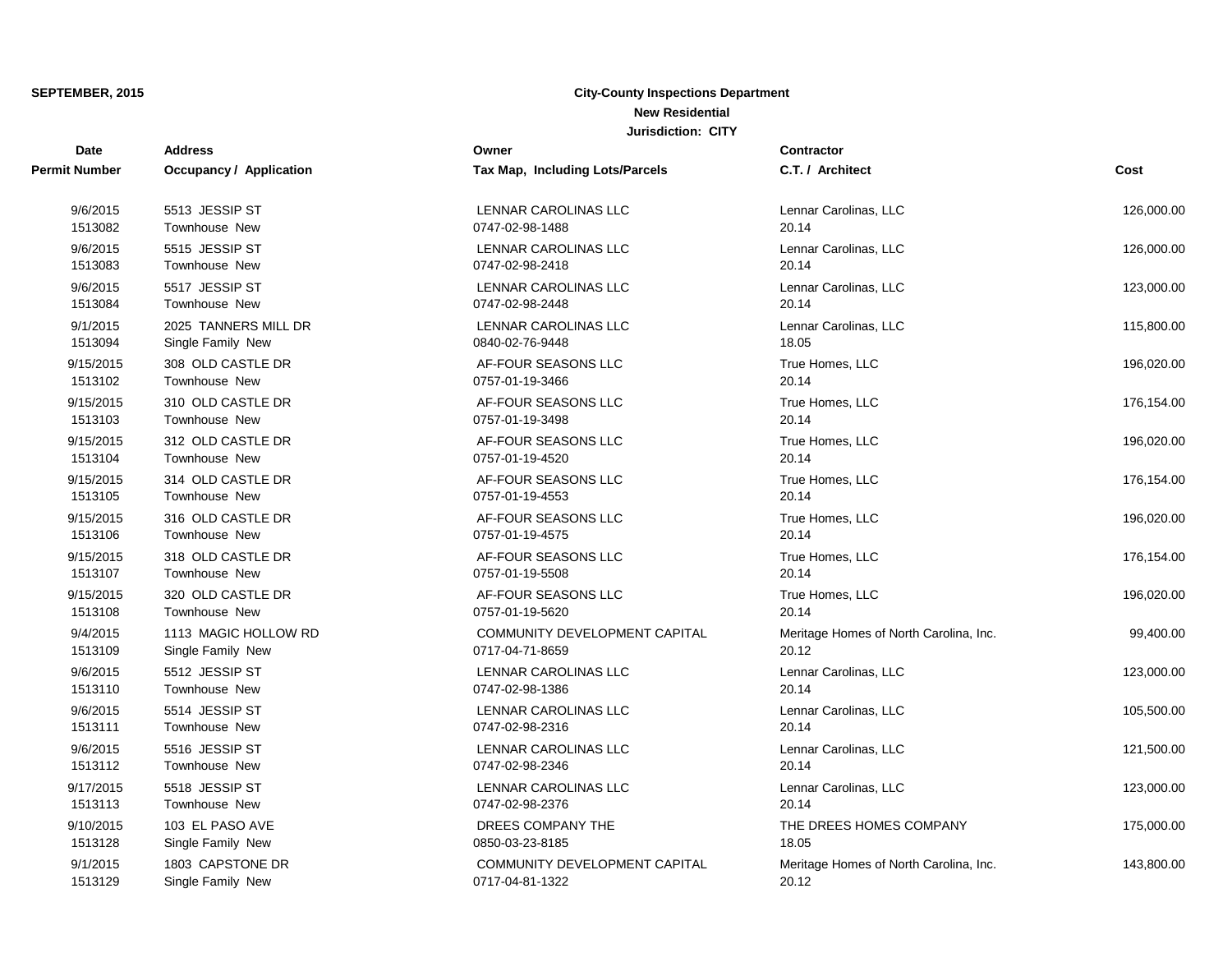| <b>Date</b>   | <b>Address</b>          | Owner                           | Contractor                        |            |
|---------------|-------------------------|---------------------------------|-----------------------------------|------------|
| Permit Number | Occupancy / Application | Tax Map, Including Lots/Parcels | C.T. / Architect                  | Cost       |
| 9/10/2015     | 706 GERARD ST           | SELF HELP VENTURES FUND         | WALLACE, B. DESIGN & CONSTRUCTION | 92,000.00  |
| 1513137       | Single Family New       | 0821-10-37-7496                 | 5                                 |            |
| 9/3/2015      | 122 DARE PINES WAY      | PULTE HOME CORPORATION          | PULTE HOME CORPORATION            | 129,492.00 |
| 1513141       | Single Family New       | 0769-01-35-6806                 | 19                                |            |
| 9/10/2015     | 130 DARE PINES WAY      | PULTE HOME CORPORATION          | PULTE HOME CORPORATION            | 177,540.00 |
| 1513142       | Single Family New       | 193320-PP141372                 | 19                                |            |
| 9/3/2015      | 1423 PALMER HILL DR     | PULTE HOME CORPORATION          | PULTE HOME CORPORATION            | 179,982.00 |
| 1513143       | Single Family New       | 0769-01-35-7933                 | 19                                |            |
| 9/3/2015      | 102 GEM YARN LN         | PULTE HOME CORPORATION          | PULTE HOME CORPORATION            | 177,672.00 |
| 1513145       | Single Family New       | 0769-03-44-7577                 | 19                                |            |
| 9/22/2015     | 700 S ROXBORO ST        | TIMMAR PROPERTIES LLC           | Durham Building Company, LLC      | 95,000.00  |
| 1513162       | Single Family New       | 0821-16-84-6297                 | 12.01                             |            |
| 9/15/2015     | 833 EMBER DR            | RYLAND GROUP INC THE            | THE RYLAND GROUP, INC.            | 124,899.00 |
| 1513163       | Single Family New       | 0850-02-85-6374                 | 18.05                             |            |
| 9/15/2015     | 1022 POPLAR ST          | <b>GK BRIGHTWOOD LLLP</b>       | THE RYLAND GROUP, INC.            | 100,531.00 |
| 1513164       | Single Family New       | 0850-04-74-5012                 | 18.05                             |            |
| 9/6/2015      | 1008 ONSLOW ST          | <b>JOHNSON GLADYS B</b>         | T/A                               | 199,000.00 |
| 1513167       | Single Family New       | 0822-15-53-3997                 | 3.01                              |            |
| 9/10/2015     | 908 SOUTH ST            | <b>CITY OF DURHAM</b>           | Roby, Inc., Andrew                | 25,000.00  |
| 1513170       | Single Family New       | 0821-16-73-7546                 | 12.01                             |            |
| 9/15/2015     | 908 SOUTH ST            | <b>CITY OF DURHAM</b>           | Roby, Inc., Andrew                | 12,000.00  |
| 1513171       | Single Family New       | 0821-16-73-7546                 | 12.01                             |            |
| 9/8/2015      | 104 DARE PINES WAY      | PULTE HOME CORPORATION          | PULTE HOME CORPORATION            | 149,160.00 |
| 1513177       | Single Family New       | 0769-01-35-6512                 | 19                                |            |
| 9/8/2015      | 124 DARE PINES WAY      | PULTE HOME CORPORATION          | PULTE HOME CORPORATION            | 177,144.00 |
| 1513180       | Single Family New       | 0769-01-35-6900                 | 19                                |            |
| 9/8/2015      | 126 DARE PINES WAY      | PULTE HOME CORPORATION          | PULTE HOME CORPORATION            | 174,702.00 |
| 1513181       | Single Family New       | 0769-01-35-6904                 | 19                                |            |
| 9/24/2015     | 629 POPLAR ST           | RYLAND GROUP INC THE            | THE RYLAND GROUP, INC.            | 96,055.00  |
| 1513185       | Single Family New       | 0850-02-85-7999                 | 18.05                             |            |
| 9/24/2015     | 1004 POPLAR ST          | RYLAND GROUP INC THE            | THE RYLAND GROUP, INC.            | 101,778.00 |
| 1513186       | Single Family New       | 0850-04-74-7380                 | 18.05                             |            |
| 9/24/2015     | 9 CRAWFORD CT           | RYLAND GROUP INC THE            | THE RYLAND GROUP, INC.            | 111,279.00 |
| 1513187       | Single Family New       | 0850-02-85-3552                 | 18.05                             |            |
| 9/8/2015      | 120 DARE PINES WAY      | PULTE HOME CORPORATION          | PULTE HOME CORPORATION            | 139,194.00 |
| 1513202       | Single Family New       | 0769-01-35-6802                 | 19                                |            |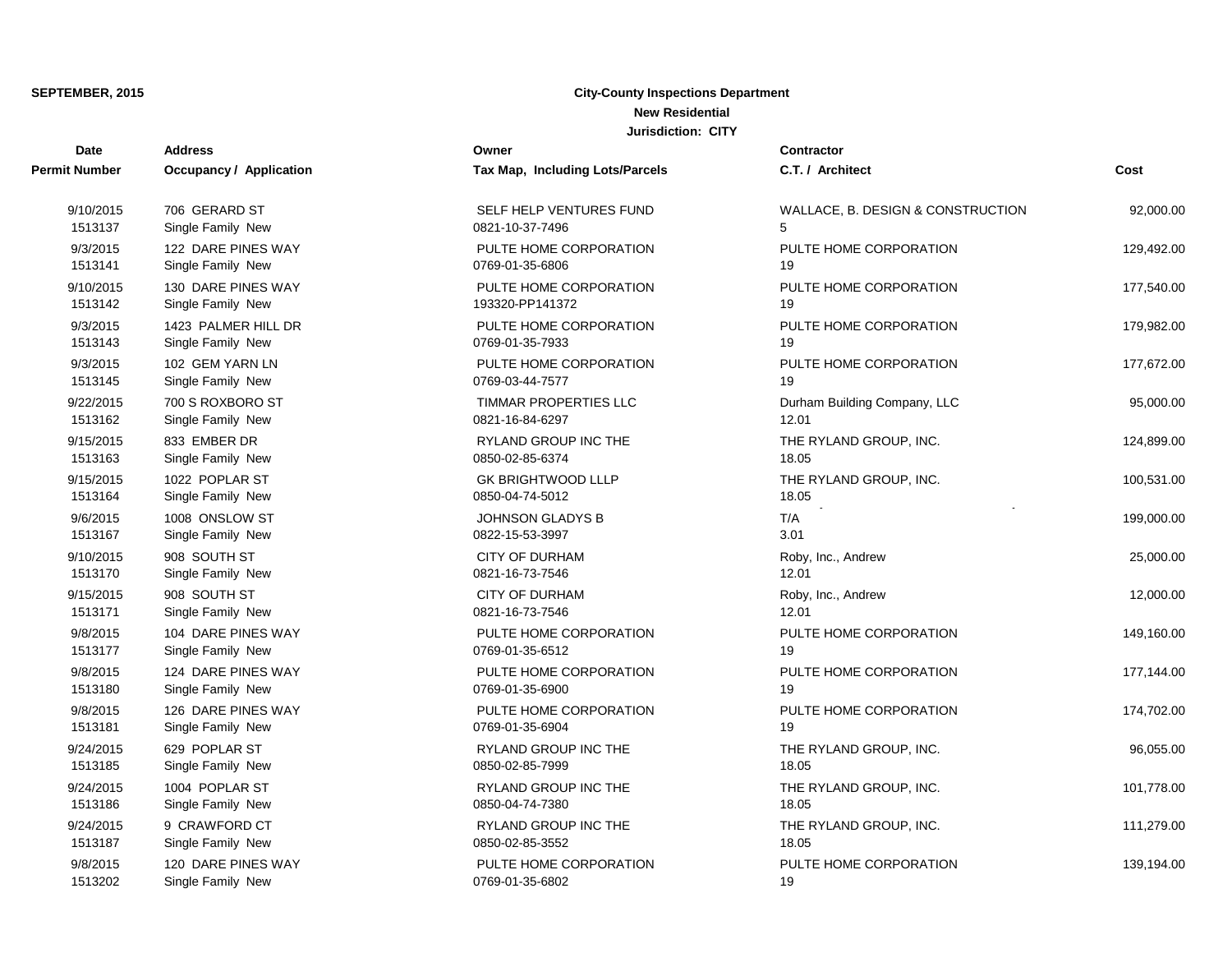| Date                 | <b>Address</b>           | Owner                           | Contractor                             |            |
|----------------------|--------------------------|---------------------------------|----------------------------------------|------------|
| <b>Permit Number</b> | Occupancy / Application  | Tax Map, Including Lots/Parcels | C.T. / Architect                       | Cost       |
| 9/15/2015            | 2626 BLOOMSBURY MANOR DR | PULTE HOME CORPORATION          | PULTE HOME CORPORATION                 | 242,814.00 |
| 1513207              | Single Family New        | 0769-03-13-8795                 | 19                                     |            |
| 9/10/2015            | 1520 ANTHOLOGY DR        | AVH BETHPAGE LLC                | AVH CAROLINAS, LLC.                    | 119,971.00 |
| 1513208              | Single Family New        | 0758-03-22-8514                 | 20.14                                  |            |
| 9/14/2015            | 1908 BOWEN ST            | ELEVATION PROPERTIES LLC        | Pro-Site Services, Inc.                | 43,560.00  |
| 1513219              | Duplex New               | 0831-19-50-0930                 | 14                                     |            |
| 9/14/2015            | 1908 BOWEN ST            | <b>ELEVATION PROPERTIES LLC</b> | Pro-Site Services, Inc.                | 43,560.00  |
| 1513220              | Duplex New               | 0831-19-50-0930                 | 14                                     |            |
| 9/6/2015             | 1109 MAGIC HOLLOW RD     | COMMUNITY DEVELOPMENT CAPITAL   | Meritage Homes of North Carolina, Inc. | 97,350.00  |
| 1513225              | Single Family New        | 0717-04-71-8881                 | 20.12                                  |            |
| 9/14/2015            | 615 BRIER CROSSINGS LOOP | PULTE HOME CORPORATION          | PULTE HOME CORPORATION                 | 130,000.00 |
| 1513230              | Townhouse New            | 0769-03-40-1385                 | 19                                     |            |
| 9/14/2015            | 617 BRIER CROSSINGS LOOP | PULTE HOME CORPORATION          | PULTE HOME CORPORATION                 | 130,000.00 |
| 1513231              | Townhouse New            | 0769-03-40-1388                 | 19                                     |            |
| 9/14/2015            | 619 BRIER CROSSINGS LOOP | PULTE HOME CORPORATION          | PULTE HOME CORPORATION                 | 130,000.00 |
| 1513232              | Townhouse New            | 0769-03-40-1481                 | 19                                     |            |
| 9/14/2015            | 621 BRIER CROSSINGS LOOP | PULTE HOME CORPORATION          | PULTE HOME CORPORATION                 | 130,000.00 |
| 1513233              | <b>Townhouse New</b>     | 0769-03-40-1484                 | 19                                     |            |
| 9/11/2015            | 115 HENRY MILL PL        | PULTE HOME CORPORATION          | PULTE HOME CORPORATION                 | 183,018.00 |
| 1513244              | Single Family New        | 0769-03-24-8436                 | 19                                     |            |
| 9/11/2015            | 125 VIRGINIA CREST WAY   | PULTE HOME CORPORATION          | PULTE HOME CORPORATION                 | 163,152.00 |
| 1513245              | Single Family New        | 0769-03-34-1499                 | 19                                     |            |
| 9/17/2015            | 104 CHAMBERS FIELD CT    | PULTE HOME CORPORATION          | PULTE HOME CORPORATION                 | 164,736.00 |
| 1513262              | Single Family New        | 0769-01-36-8252                 | 19                                     |            |
| 9/17/2015            | 1031 LAREDO LN           | MREC LEVEL BRIGHTLEAF SPRING    | Level Carolina Homes, LLC              | 233,244.00 |
| 1513299              | Single Family New        | 0850-04-72-1277                 | 18.05                                  |            |
| 9/16/2015            | 1016 LAREDO LN           | MREC LEVEL BRIGHTLEAF SPRING    | Level Carolina Homes, LLC              | 285,912.00 |
| 1513300              | Single Family New        | 0850-04-62-8121                 | 18.05                                  |            |
| 9/16/2015            | 1012 LAREDO LN           | MREC LEVEL BRIGHTLEAF SPRING    | Level Carolina Homes, LLC              | 214,566.00 |
| 1513302              | Single Family New        | 0850-04-62-7162                 | 18.05                                  |            |
| 9/17/2015            | 1410 HORNE CREEK DR      | PULTE HOME CORPORATION          | PULTE HOME CORPORATION                 | 316,206.00 |
| 1513310              | Single Family New        | 0769-03-44-6915                 | 19                                     |            |
| 9/24/2015            | 116 TUFTIN DR            | PULTE HOME CORPORATION          | PULTE HOME CORPORATION                 | 130,000.00 |
| 1513332              | <b>Townhouse New</b>     | 0769-03-41-3350                 | 19                                     |            |
| 9/24/2015            | 118 TUFTIN DR            | PULTE HOME CORPORATION          | PULTE HOME CORPORATION                 | 130,000.00 |
| 1513333              | Townhouse New            | 0769-03-41-3258                 | 19                                     |            |